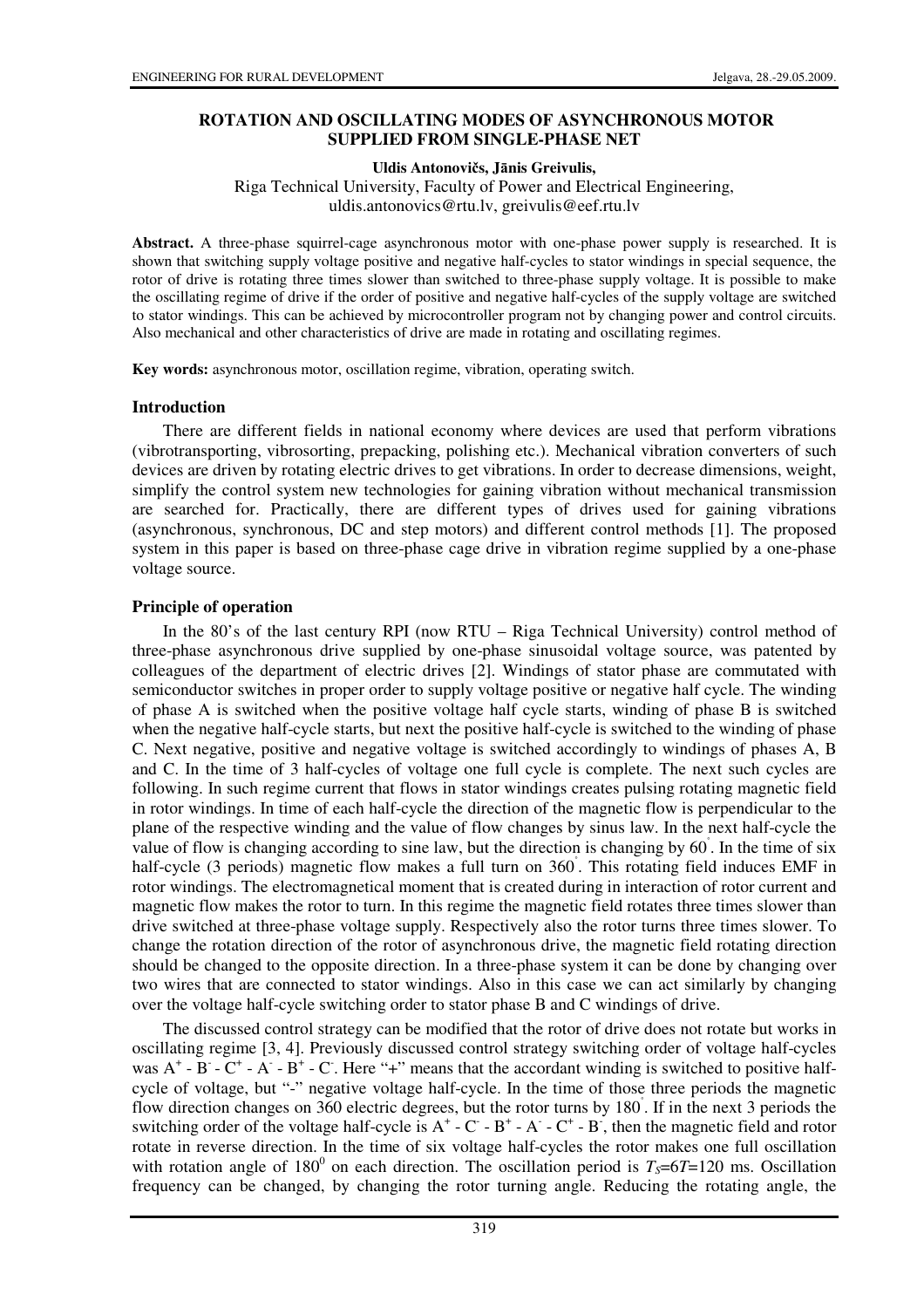oscillation frequency increases and oscillation period decreases. Increasing the turning angle, oscillation frequency decreases and the period increases. For example, if supply voltage half-cycles to stator is delivered in the following order:  $A^+$  - B - C<sup>+</sup> - A - B<sup>+</sup> - A - C<sup>+</sup> - B - A<sup>+</sup> - C - B<sup>+</sup> - A - C<sup>+</sup> - A  $- B^+ - C$ , one oscillation continues for 8 voltage periods. The oscillation period  $T_s = 160$  ms, oscillation frequency  $f_s$ =6.25 Hz, rotating angle 240<sup>°</sup>.

### **Experimental model and connection diagram**

There is three-phase cage drive used in experiments on two pole-pair. The connection diagram is depicted in Figure 1. The parameters of drive are: 0.55 kW, 220/380 V, 2.9/1.7 A, 1360 rpm,  $\cos\varphi = 0.71$ ,  $\eta = 71\%$ . Drive is supplied from 220V network through the autotransformer, to control voltage value. The stator windings are connected in wye connection. Each winding is connected to the voltage source with two anti-parallel optical thyristors. There are several measuring instruments in the scheme: the voltmeter is switched for measuring the input voltage, ammeter is for measuring current and wattmeter is for measuring the consumed power.

The control scheme provides a possibility to supply control impulses on thyristors in the proper moment for switching positive or negative voltage half-cycle to the accordant stator winding. The control scheme contains a microcontroller (ATtiny2313), where control programs are written, that can provide a possibility to operate the drive in rotation regime in both directions and in six different oscillation regimes.



Fig. 1. **Asynchronous drive diagram:** 

1 – asynchronous drive, 2 – semiconductor switch block, 3 – autotransformer

# **Experimental results in rotation case**

It is experimentally proved that the motor operates in rotation and oscillation regimes. There are different characteristics made for rotation regimes, where the electromagnetic brake is used as a load. Experiments are made at lower voltage, because if the rotor of the drive is rotating slower, the cooling conditions become worse.

It is interesting that during no-load operation and in the regime with braked rotor the currents in the stator winding are almost equal. It is experimentally verified, that it is possible to start drive even if there is no supply voltage on one of the stator windings. As we know, it is not possible to start the three-phase asynchronous motor if one phase is lost at three-phase voltage supply.

Measurements are made of different parameters dependent on the load torque at different input voltages: 102 V, 9 V and 80 V. Figure 2 shows mechanical characteristics of drive. In no-load operation the rotating frequency of the drive at different voltages is 497 rpm that was prospective, because the magnetic field rotates with speed 500 rpm. Mechanical characteristics at different voltages are practically the same, they differ only coming closer to the critical moment that decreases if the supply voltage decreases.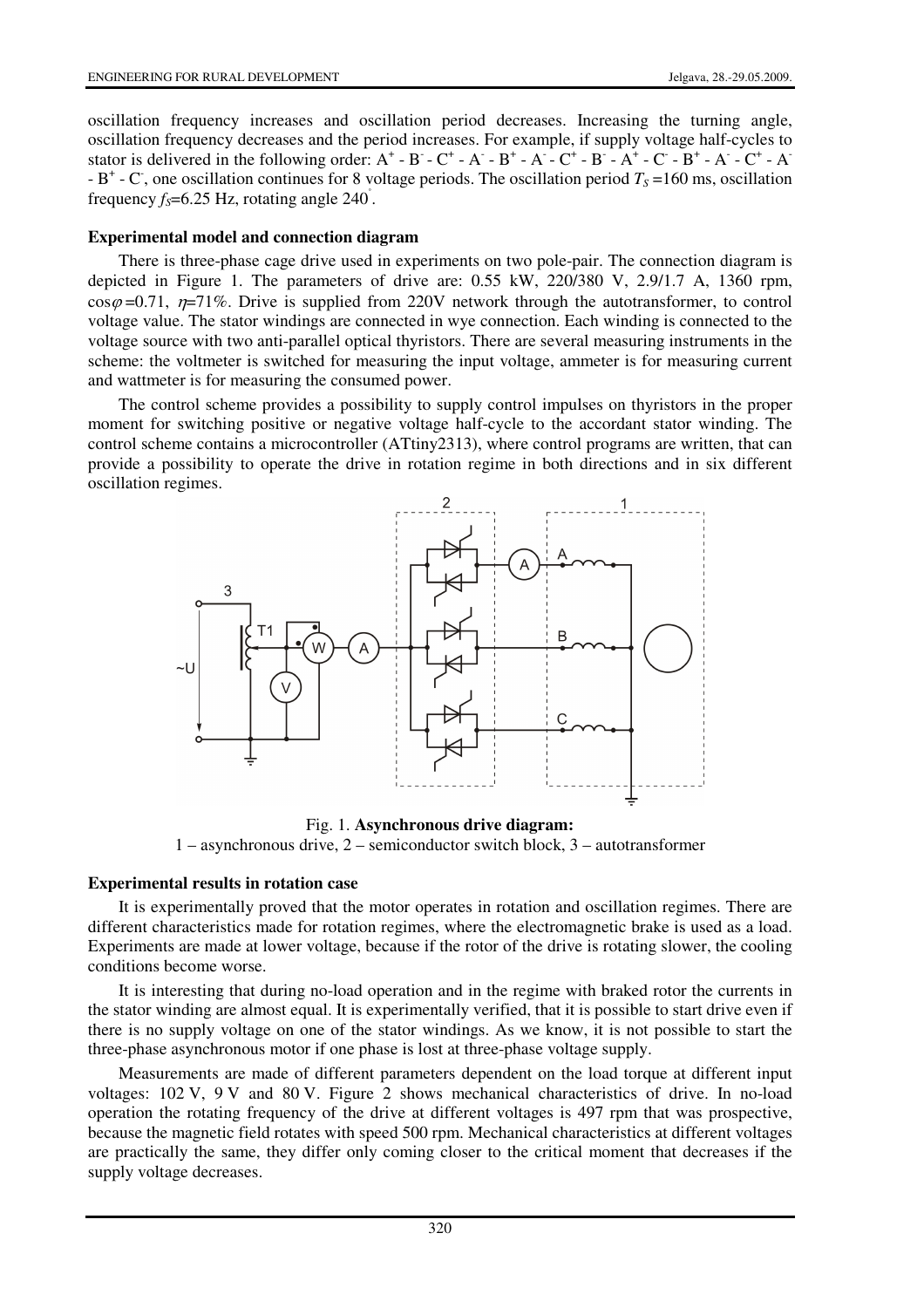

Fig. 2. **Mechanical characteristics of drive**  $n = f(M)$  Fig. 3. Output power  $P_2$  dependent on load **torque** *M*

Figure 3 reflects the output power  $P_2$  dependence on the load torque.  $P_2$  grows proportionally to the torque *M* and is not dependent on the supply voltage while the torque is smaller than critical. Also other experimental results are obtained. The consumed power  $P_1$  of the drive and current *I* in the stator winding grows if the voltage *U* is increased. If the voltage is constant then increasing the load torque *M*,  $P_1$  and *I* decrease a little bit, but the power factor cos $\varphi$  a little bit grows. If the load torque is smaller than critical, decreasing the supply voltage *U*, the efficiency ratio  $\eta$  increases.

#### **Experimental results for oscillating regimes**

Operating drive in oscillating regime the frequency of oscillations is the same as calculated but oscillating angle is much smaller than it is calculated theoretically. There is a moment of inertia for real drives. During switching in rotation regime there is a transient process and only after some time the drive is rotating with steady-state rotation frequency <sup>Ω</sup>*S*. In a constant load case the rotation frequency changes by exponent

$$
\Omega(t) = \Omega_{\rm S} [1 - \exp(-\, t / T_{\text{max}})],\tag{1}
$$

where  $\Omega_s$  – rotation frequency in steady-state regime, degree s<sup>-1</sup>; *Tmex* – mechanical time constant, s.

If the rotor is oscillating the drive is all the time in the braking or starting regime and the rotation frequency  $\Omega$ <sub>S</sub> is newer reached. When the regime becomes quasi-stationary in one oscillation half – period the rotation frequency changes by exponent within –<sup>Ω</sup>*OS* till <sup>Ω</sup>*OS*, but in next half period within  $\Omega_{OS}$  till  $-\Omega_{OS}$  (Fig. 4). It is assumed that  $\Omega_{OS} = \Omega_{S} k^{-1}$ , where  $k > 1$ . In the first half-period

$$
\Omega(t) = \Omega_s[1 - (k+1) \exp(-t/T_{\text{max}})/k]
$$
\n(2)

Taking into account that  $\Omega(0) = -\Omega_{OS}$ , but  $\Omega(0.5T) = \Omega_{OS}$ , we get

$$
\Omega(t) = \Omega_{\rm S} [1 - (2 \exp(-t/T_{\text{max}})/(1 + \exp(-t/2T_{\text{max}}))]
$$
(3)

During the time interval from 0 till the moment the rotor of drive is braked, but in the interval from t` till  $0.5T_{OS}$  is turned to the opposite direction. During the time interval from *t'* till  $0.5T_{OS}+t'$  the rotor turns by angle  $\alpha_{OS}$ , that is named as oscillating angle.

$$
\alpha_{OS} = \int_{t}^{T_{OS}/2+t} \Omega(t) dt
$$
 (4)

Here *t'* is less than  $0.25T<sub>OS</sub>$ . The longer is the oscillating period  $T<sub>OS</sub>$ , the smaller is *t'* (relatively). Experimentally, the oscillating period was changed by changing the length of pause when voltage half-cycles are not connected to stator windings.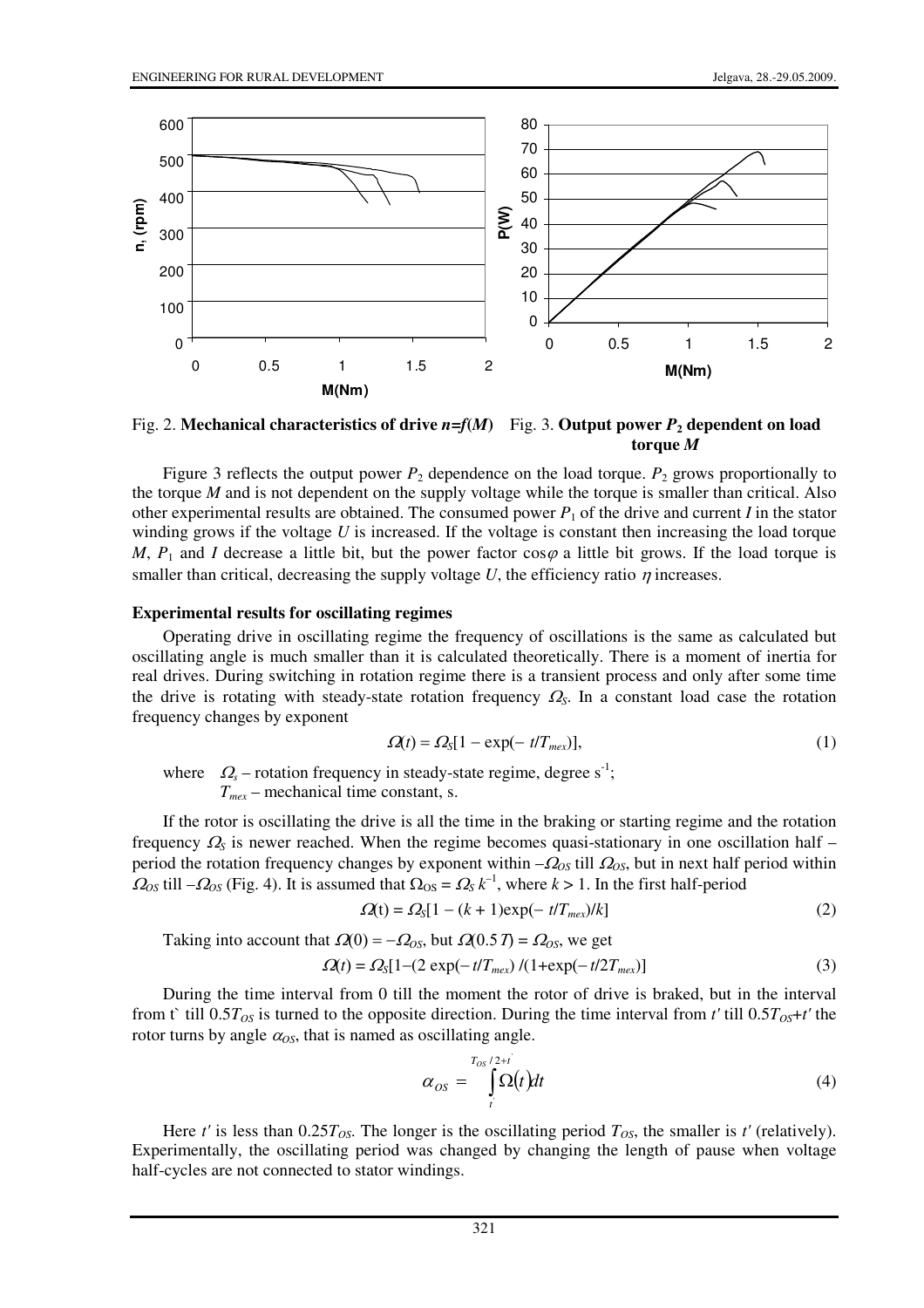

Fig. 4. **The changes of rotation frequency in oscillating regime** 

If the oscillating period  $T_{OS}$  increases, the ratio *k* decreases the rotation frequency  $\Omega_{OS}$  and the oscillation angle  $\alpha_{OS}$  grows. It is assumed that the rotation speed of the drive in no load operation is  $n<sub>S</sub>$  =1500 rpm, then  $\Omega$ <sub>S</sub> =3000 deg s<sup>-1</sup>. Processing the data of the starting process for rotating case there is calculated the mechanical time constant  $T_{max}=0.14$  s.  $\Omega_{OS}$  and  $\alpha_{OS}$  the calculation results are generalized in Table 2.

Table 1

|                       | 0.08                               | 0.12                       | 0.16                      | 0.20                        | 0.24                      | 0.28                      |
|-----------------------|------------------------------------|----------------------------|---------------------------|-----------------------------|---------------------------|---------------------------|
| $\frac{T_{OS}, s}{1}$ | $\overline{A^+}$                   | $A^+$                      | $A^+$                     | $\overline{A^+}$            | $\overline{A^+}$          | $\overline{A^+}$          |
| $\overline{2}$ .      | $\overline{\mathbf{B}^{\text{-}}}$ | B <sub>1</sub>             | $B-$                      | $\overline{\mathbf{B}^{*}}$ | $\mathbf{B}^{\text{-}}$   | $\mathbf{B}^{\text{-}}$   |
| $\overline{3}$ .      | $\overline{C^+}$                   | $C^+$                      | $\overline{\text{C}^{+}}$ | $\overline{\text{C}^{+}}$   | $\overline{\text{C}^{+}}$ | $\overline{\text{C}^{+}}$ |
| 4.                    | $B-$                               | ÷,                         | ÷,                        | ÷,                          | l.<br>D                   | $\mathbb{L}$              |
| 5.                    | $A^{\scriptscriptstyle +}$         | ÷,                         | ÷                         | $\overline{a}$              | $\overline{a}$            | ÷,                        |
| 6.                    | $\overline{C}$                     | $\mathbf{B}^{\text{-}}$    | ÷,                        | $\overline{a}$              | $\frac{1}{\sqrt{2}}$      | $\overline{a}$            |
| 7.                    | $\mbox{\bf B}^+$                   | $A^{\scriptscriptstyle +}$ | ÷,                        | $\overline{a}$              | $\overline{a}$            | $\overline{a}$            |
| 8.                    | $\mathbf{C}^{\mathsf{c}}$          | $\overline{C}$             | $\mathbf{B}$              | $\overline{a}$              | $\overline{a}$            | $\overline{a}$            |
| 9.                    |                                    | $\mbox{\bf B}^+$           | $A^+$                     | ÷,                          | $\overline{a}$            | $\overline{a}$            |
| $\overline{10}$ .     |                                    | $\overline{a}$             | $\overline{C}$            | B <sub>z</sub>              | ÷,                        | $\frac{1}{\sqrt{2}}$      |
| 11.                   |                                    | ÷,                         | $\overline{B}^+$          | $\textbf{A}^+$              | $\overline{\phantom{a}}$  | Ê,                        |
| $\overline{12}$ .     |                                    | $\overline{C}$             | $\overline{a}$            | $\overline{C}$              | B <sub>z</sub>            | $\mathbf{B}^{\text{-}}$   |
| 13.                   |                                    |                            | $\overline{a}$            | $\mbox{\bf B}^+$            | $A^+$                     | $\frac{A^*}{C}$           |
| $\overline{14}$ .     |                                    |                            | ÷,                        | Ê,                          | $\overline{C}$            |                           |
| $\overline{15}$ .     |                                    |                            | ÷,                        | $\overline{a}$              | $\mbox{\bf B}^+$          | $\mbox{\bf B}^+$          |
| 16.                   |                                    |                            | $\mathbf{C}^{\mathsf{c}}$ | $\overline{a}$              | ÷,                        | ÷,                        |
| 17.                   |                                    |                            |                           | $\overline{a}$              | Ξ                         | ÷,                        |
| 18.                   |                                    |                            |                           | ÷,                          | ÷,                        | ÷,                        |
| 19.                   |                                    |                            |                           | L,                          | $\frac{1}{\sqrt{2}}$      | $\frac{1}{\sqrt{2}}$      |
| $\overline{20}$ .     |                                    |                            |                           | $\overline{C}$              | $\overline{a}$            | $\overline{a}$            |
| 21.                   |                                    |                            |                           |                             | $\overline{a}$            | $\overline{a}$            |
| $\overline{22}$ .     |                                    |                            |                           |                             | ÷,                        | $\overline{\phantom{a}}$  |
| 23.                   |                                    |                            |                           |                             | $\frac{1}{\sqrt{2}}$      | $\overline{a}$            |
| 24.                   |                                    |                            |                           |                             | $\mathbf{C}$              | -                         |
| 25.                   |                                    |                            |                           |                             |                           | $\blacksquare$            |
| 26.                   |                                    |                            |                           |                             |                           | ÷,                        |
| 27.                   |                                    |                            |                           |                             |                           | ÷,                        |
| 28.                   |                                    |                            |                           |                             |                           | $\overline{C}$            |

**Voltage supply to stator windings during oscillating regimes**